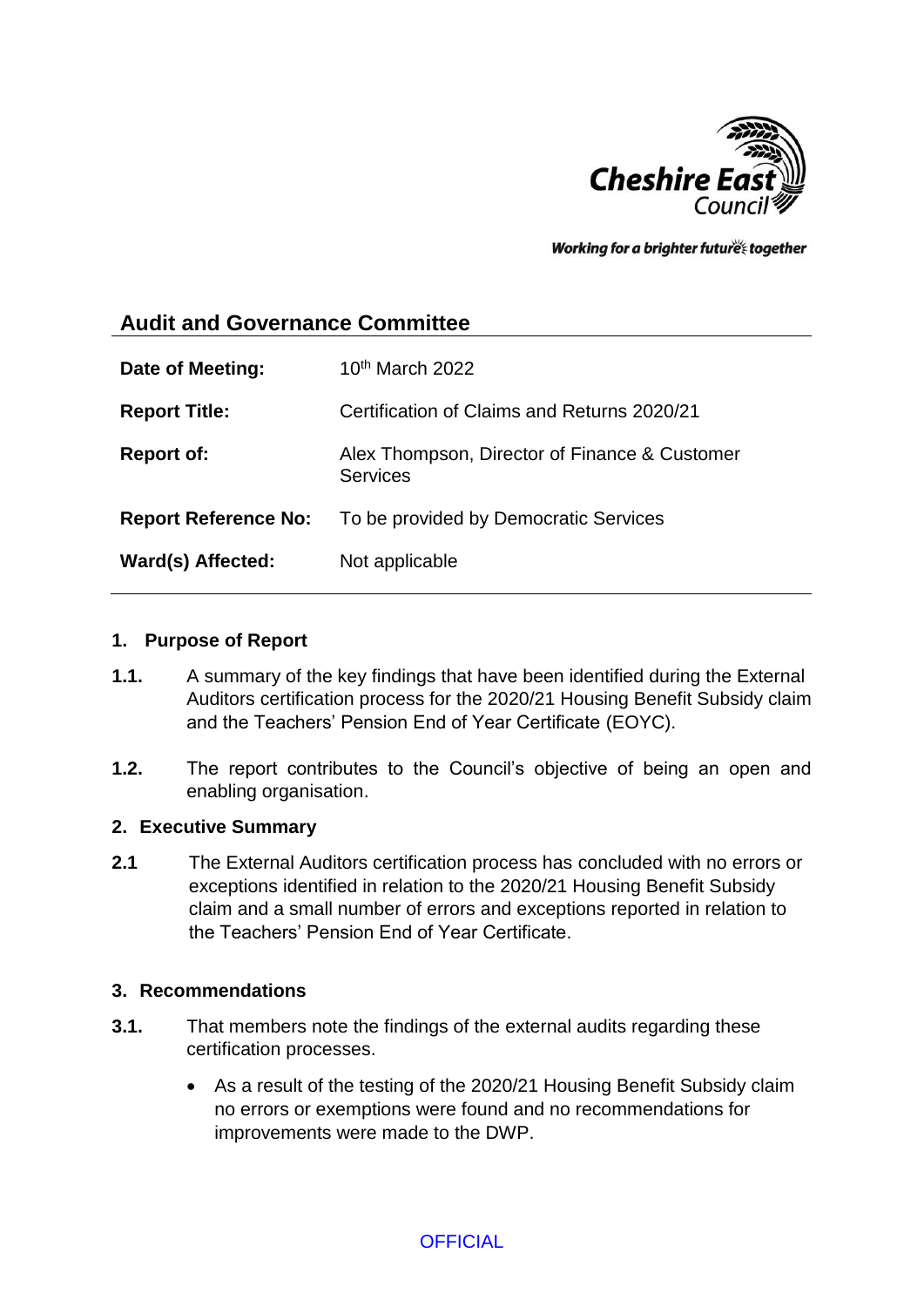Following the audit of the Teachers' Pension Certificate a number of minor findings were reported to management.

## **4. Reasons for Recommendations**

**4.1.** To ensure that members consider the findings of the certification process.

## **5. Other Options Considered**

**5.1.** Not applicable.

### **6. Background**

- **6.1.** KPMG were appointed as external auditors following a joint procurement with the Greater Manchester Councils to complete the Housing Benefit (Subsidy) Assurance Process and to certify the Teachers' Pension annual statement of contributions. The contract commenced on 1 April 2019. This is in addition to the main audit of the Council's financial statements which is undertaken by Mazars LLP.
- **6.2.** The audit of the Housing Benefits Subsidy Claim was completed in accordance with HBAP Modules 1 and 6 2020/21 issued by the Department of Work and Pensions (DWP).
- **6.3.** Following the completion of the Housing Benefit Subsidy Claim the auditors reported that no errors or exceptions were found as a result of their testing. In addition no recommendations for improvements to the Council's claims completion process were made to the DWP.
- **6.4.** The certification of the Teachers' Pension End of Year Certificate was carried out in accordance with the Teachers' Pensions Regulations 2010 (SI 2010/990) and The Teachers' Pension Scheme Regulations 2014 (SI 2014/512), for preparing the End of Year Certificate ("EOYC") for the year end 31 March 2021.
- **6.5.** A small number of exceptions and errors were noted for which management provided explanations. The Council is responsible for the preparation and submission of the EOYC and for all corrections prior to submission.

### **7. Consultation and Engagement**

**7.1.** Engagement with the auditors was carried out by the relevant officers.

### **8. Implications**

- **8.1. Legal**
- **8.2.** There are no legal implications identified.

#### **8.3. Finance**

**8.3.1.** The audit fees will be met from within the revenue budget.

### **OFFICIAL**